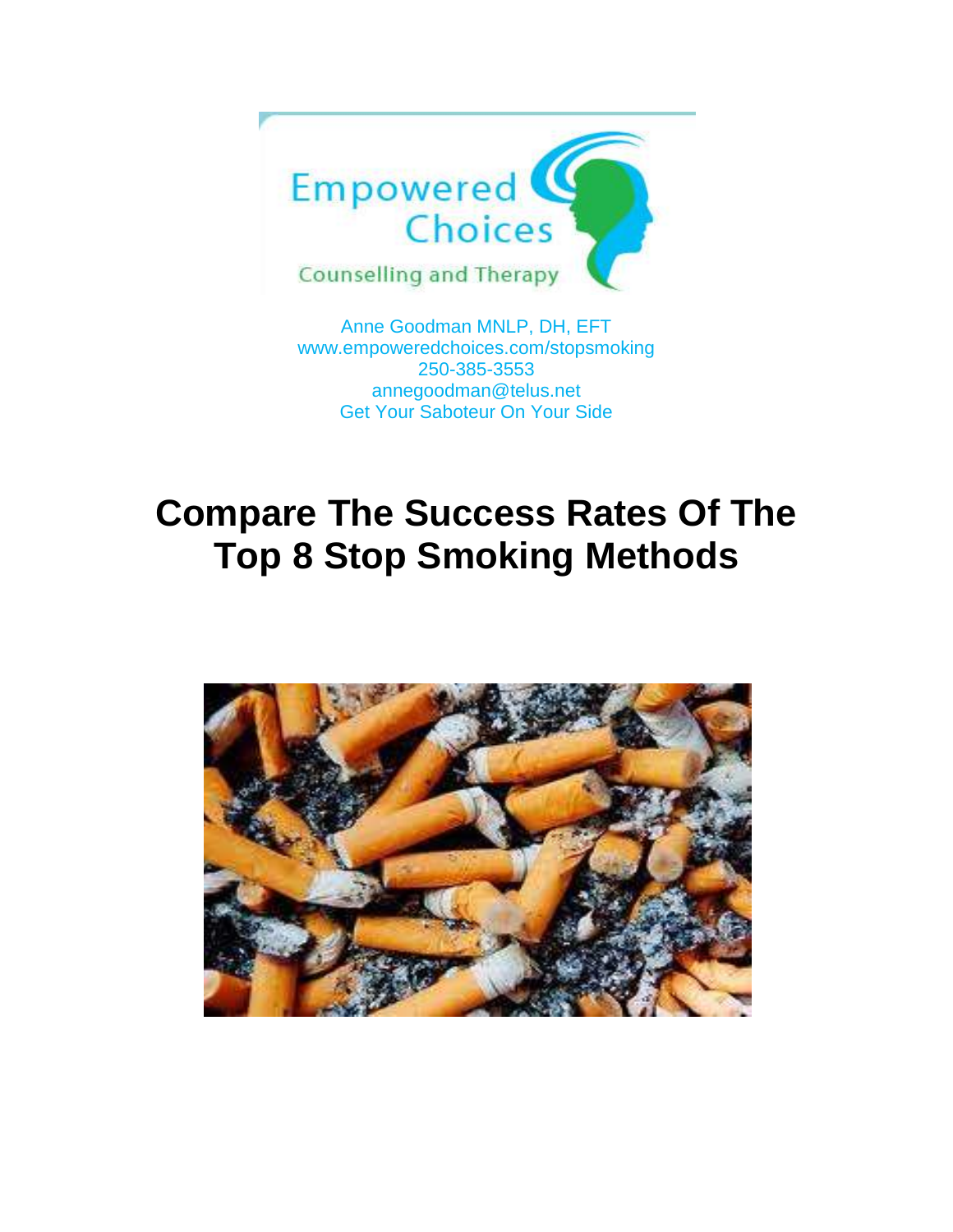## **Compare the Success Rates of the Top 8 Stop Smoking Methods**

- 70% of smokers want to stop smoking.
- 18% of smokers attempt to stop per year. Many of these try 4-5 times each.
- 50 million people in North America have already stopped smoking.
- Nicotine gum has a success rate of about 10%. *New Scientist Magazine*
- The Patch has a real life success rate of approximately 7%. When you see higher success rates, they are from studies funded by the companies who sell the product. These studies include free products, regular check ups in a hospital setting, and some counselling. In the Shiffman "Real-world" study, only 3% of those using the Rx nicotine patch and 9.2% of those using the OTC patch were not smoking at six months.
- In the nicotine gum groups, only 7.7% of the Rx gum group and 8.4% in the OTC gum group were not smoking at six months. *May, 2002, edition of Addiction, at pages 505 to 516*
- Unassisted stop smoking has an [11%](http://whyquit.com/whyquit/A_OTCPatch.html) chance of success after six months. *Meta Study, June 2000, USDHHS (US Dept of Health and Human Services)*
- Prescription Medications have success rates of between 9% and 15% over 1 year. The side effects of these medications include dry mouth and insomnia, nausea, constipation, gas, vomiting, trouble sleeping, strange dreams, convulsive fits, depressed mood, hostility and suicidal thoughts or actions, allergic reactions, skin reactions and trouble driving. *FDA*
- Willpower 6% *New Scientist Magazine*
- There is at least one study showing some success in using Acupuncture to stop smoking. The good news is that unlike prescription drugs and NRT's, Acupuncture is safe and is good for you. Experts agree that there is no reason not to try acupuncture to stop smoking, and your chances of success increase dramatically if acupuncture is part of a broader treatment program that includes Hypnosis.
- Laser Therapy is based on Acupuncture. The laser is pointed at acupuncture points in the ear. There's limited research showing that laser therapy has helped some smokers stop. There is a 2008 paper published in the Journal of Chinese Medicine, available on their site at link.reuters.com/pus95p. A UK-based team found that smokers that had four laser treatments over two weeks were more likely to stop than smokers that had three treatments. Those in the three treatment group had better success rates than a control group that was given fake laser treatments. After 6 months, 55 percent of the four-treatment group was smoke-free, compared to 19

percent of the three-treatment group and 6 percent of those who were treated with fake lasers. The authors weren't able to follow most of the 340 participants for more than 6 months after treatment, so they don't know if those who stopped smoking started up again, or if they really did stop for good. Again, results will be much better when combined with a broader treatment program that includes Hypnosis.

- The easiest way to change bad habits is through hypnosis. *Newsweek Magazine*
- 82% of people in this study had not smoked after 4 sessions between 1 year and 4 years after the fact. *Hall and Crasilneck. International Journal of Clinical and Experimental Hypnosis, 18, 283-289*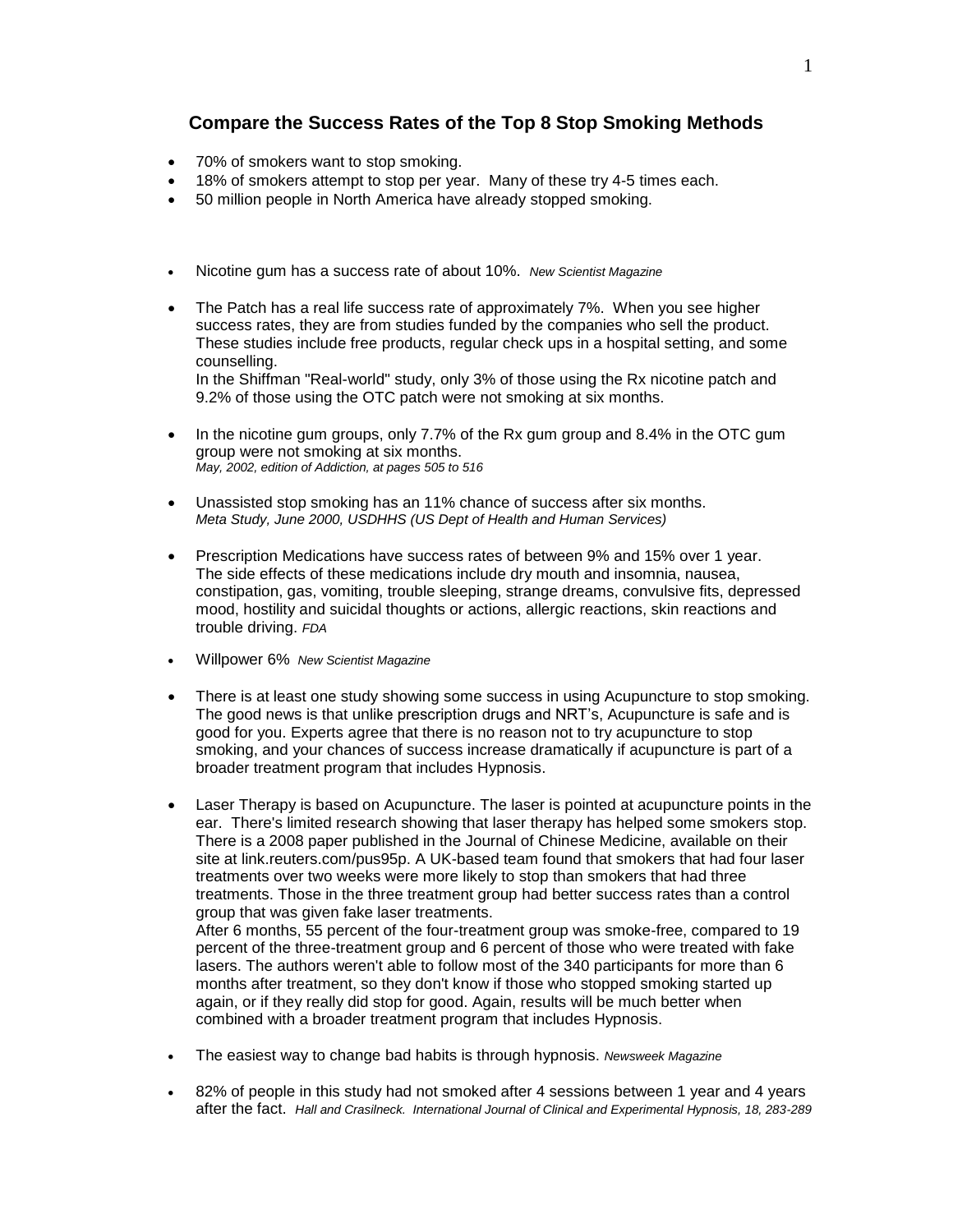- According to the largest scientific comparison of ways of breaking the smoking habit, hypnosis is the most effective way of giving up smoking. *New Scientist Magazine.*
- 'Hypnosis is a viable means to stop smoking.' *1989 Surgeon General Report to Congress on nicotine addiction*
- Hypnosis is widely used for anesthesia. Burn patients have reported a reduction in their pain levels using hypnosis from 8 - 9 to 4 - 5. David Spiegel, a psychiatrist at Stanford University, conducted a study on breast cancer patients receiving group therapy and hypnosis as well as standard cancer therapy. The group that received hypnosis survived twice as long on average as those who had only had standard therapy. Among the benefits associated with hypnosis is the ability to alter the psychological components of the experience of pain that may then have an effect on even severe pain. Steven Lynn, PhD, Irving Kirsch, PhD, Arreed Barabasz, PhD, Etzel Cardeña, PhD, and David Patterson, PhD. 2000
- A meta-analysis (a study of studies) in 2000 of 18 published studies by psychologists Guy Montgomery, PhD, Katherine DuHamel, PhD, and William Redd, PhD, showed that 75% of clinical and experimental participants with different types of pain obtained substantial pain relief from hypnotic techniques.
- In a study with 241 patients randomized to three groups (Lang et al., 2000), patients received standard patient-controlled sedation; one group got a standardized hypnosis treatment as well, another a structured attention manipulation, and the rest were controls. Adding hypnosis generated much greater pain relieve than sedation alone. Hypnosis also greatly lessened anxiety. The hypnotic group asked for and were given less medication than the controls. There were fewer problem events with hypnosis, and because of this, procedures took less time. In the case of each variable measured, hypnosis was superior to the attentional manipulation, so hypnosis is not only effective but the effects are also proven to be due to the hypnosis (not the placebo effect). *Lang, E.V., Benotsh, E.G., Fick L.J., Letgendorf, S., Berbaum, M.L., Berbaum, K.S., Logan, H., and Spiegel, D. (2000). Adjunctive non-pharmacological analgesia for invasive medical procedures: A randomised trial. Lancet, 355(April 29), 1486-1500*
- "Our results showed that hypnotherapy resulted in higher stop rates compared with NRT alone," said Faysal Hasan, MD, FCCP, North Shore Medical Center, Salem, MA. "Hypnotherapy appears to be quite effective and a good modality to incorporate into a smoking cessation program after hospital discharge." At 26 weeks after discharge, 50 percent of patients treated with hypnotherapy alone were non smokers, compared with 50 percent in the NRT/hypnotherapy group, 25 percent in the control group, and 15.78 percent in the NRT group. Patients admitted with a cardiac diagnosis were more likely to stop smoking at 26 weeks (45.5 percent) than patients admitted with a pulmonary diagnosis (15.63 percent). *ScienceDaily (Oct. 24, 2007)*
- Hypnosis has been promoted as drug-free ways to help smokers kick the habit, and there is evidence that it works, according to a research review that looked at 14 international studies. *American Journal of Medicine*
- An examination of multiple research studies show that a single session of hypnosis to stop smoking produced about a 25% success rate, whereas in excess of 70% of those engaging in 2 to 3 session of hypnosis stop smoking within weeks. *Taylor and Dingle 1994*
- Of 43 consecutive patients undergoing this treatment protocol, 39 reported remaining abstinent from tobacco use at follow-up (6 months to 3 years post-treatment). This represents a 90.6% success rate using hypnosis. *University of Washington School of Medicine, Depts. of Anesthesiology and Rehabilitation Medicine, Int J Clin Exp Hypn. 2001 Jul;49(3):257-66. Barber J.*